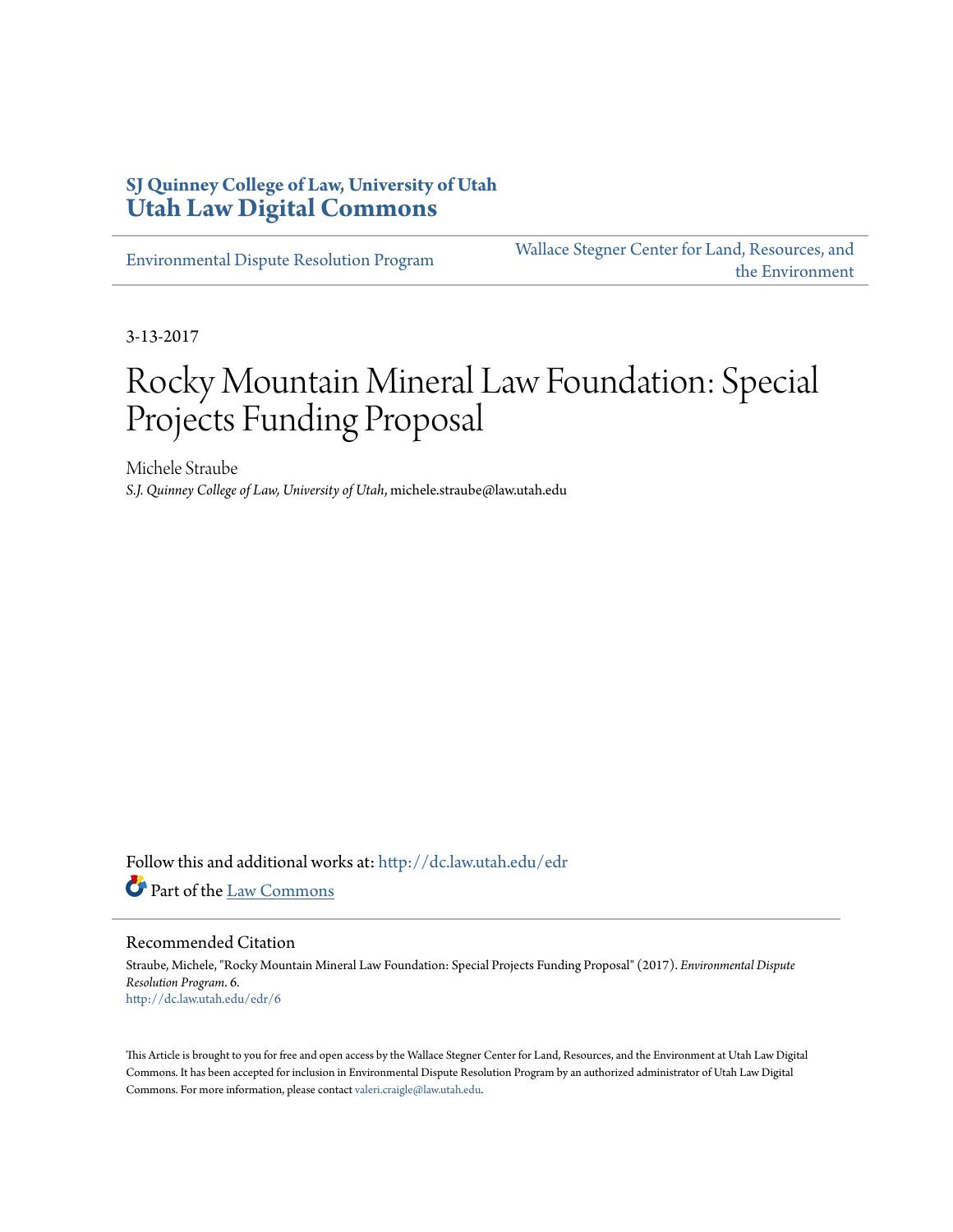

# **Rocky Mountain Mineral Law Foundation**

Special Projects Funding Proposal

2016

# Problem Statement

A large percentage of a mineral lawyer's practice is negotiation and problem-solving. The issues to be negotiated are often politically, legally, socially and scientifically complex. The "parties" involved in negotiations range from individual landowners to agency staff to advocacy organizations, some represented by counsel and some not. As a result, mineral lawyers often need to deal with conflicts that are multi-dimensional, and can include disagreements with individual landowners, local government requirements, incompatible uses of public land, or interactions with stakeholders during a NEPA process. Further adding to the complexity and raising the stakes, mineral, oil and gas, energy, water, and public lands issues tend to be highly contentious, especially in the Rocky Mountain region where mineral development is particularly prone to strict scrutiny and active involvement by interested stakeholders.

The skills needed for lawyers to effectively represent a mineral development client go far beyond knowledge of relevant case law and litigation strategies. Today's mineral lawyers need to be effective negotiators and collaborative problem-solvers, capable of helping their clients accomplish their business goals by creating and maintaining working relationships across a broad set of stakeholder interests. Law schools do not generally teach these skills in the context of the environmental and natural resources issues that arise in mineral law cases. Once out of law school, mineral law practitioners often have no avenue available to learn the essential concepts and practice negotiation and collaborative problem-solving skills beyond simply "learning on-the-job."

## Project Description

The Environmental Dispute Resolution (EDR) Program requests RMMLF Special Project funding to develop a series of inter-connected role-play simulation exercises that will be used to teach mineral law students and practitioners negotiation and

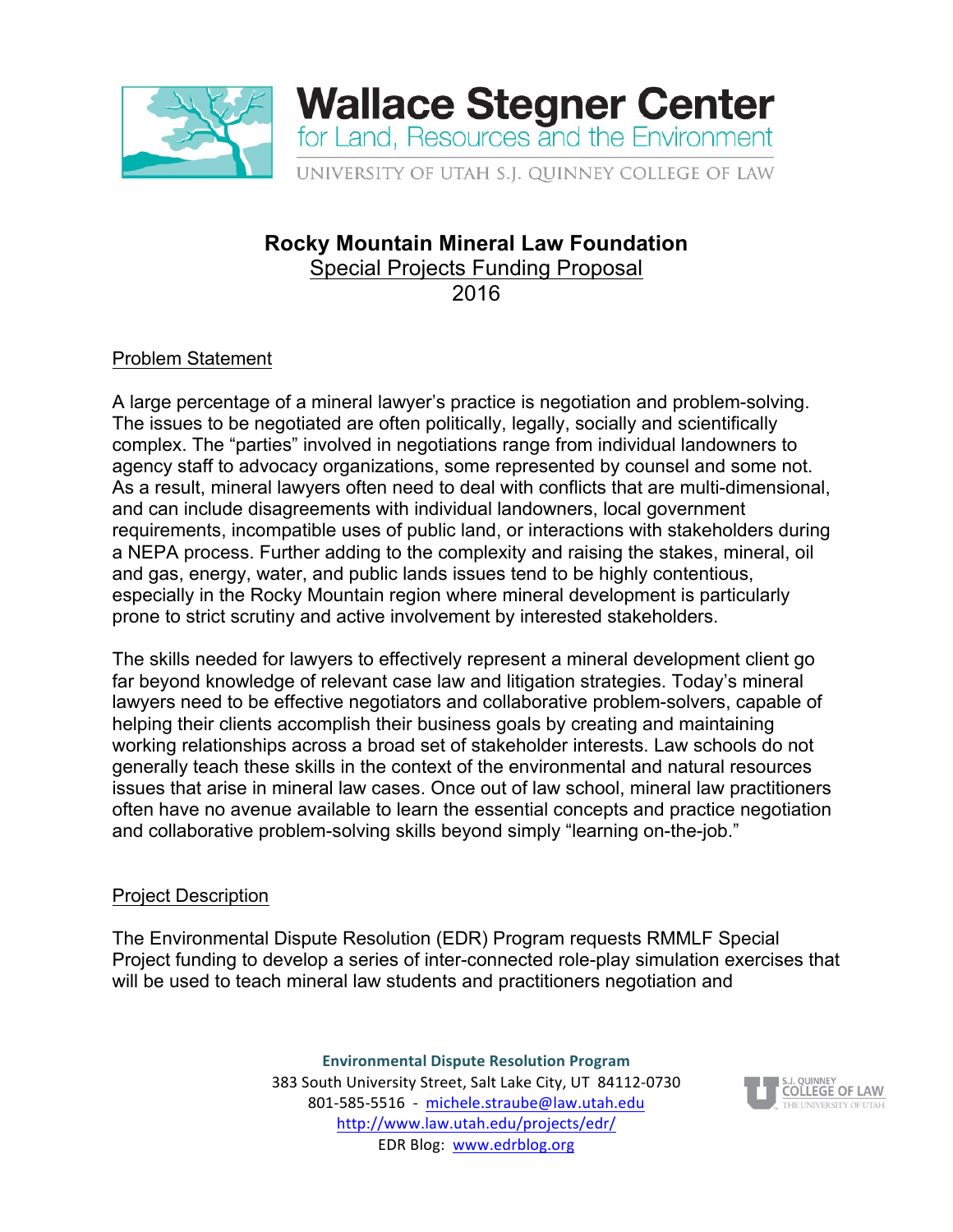collaborative problem-solving skills in a risk-free, but realistic, environment. Each of the exercises will rely on the same set of facts about a mineral development project. They will be designed to successively engage students in learning key skills and concepts; each simulation will build on the lessons learned in prior exercises. The simulations will be designed to expose participants to a variety of stakeholder roles, with the aim of enhancing participants' ability to fully understand the varying perspectives on complex mineral law issues.

The role-play exercises will be based on a mineral development fact scenario involving both private and public lands. We envision the series of interconnected role-play exercises addressing contexts and collaborative problem-solving skills such as these:

- Two-party negotiation split estate negotiation between a landman and private property owner;
- Multi-party negotiation negotiation between the mineral company, environmental groups, and archaeological preservation advocates to create a mutually acceptable mineral development scenario;
- Negotiation with a regulatory agency negotiation between the mineral company and a regulatory agency about applicable standards and acceptable design for wastewater disposal;
- Collaborative use of NEPA design of a collaborative working group to participate in a land management agency's planning efforts to address multiple use of public lands (e.g., mineral development, recreation, grazing); and
- Facilitation facilitation of public meetings.

The simulation fact pattern will be loosely based on real-life situations to provide context for the exercises, and to make them as credible and realistic as possible. We will conduct interviews with mineral law practitioners and stakeholders who participated in the real cases to help us understand the differing stakeholder perspectives, best practices and lessons learned from these real-world examples. All information learned in these interviews will be kept confidential and used solely to inform the fact pattern for the role-play simulation. In the simulations, names, places and situations will be altered to prevent individual identification.

Role-play simulations have been identified as a powerful approach for teaching skills such as negotiation and collaborative problem-solving. They are particularly effective for adult learners, who often benefit from hands-on application and "immersive" learning, in addition to more traditional "absorptive" learning approaches such as reading and lectures. (Rumore 2015; Susskind et al. 2015; Chen and Martin 2015; CBI 2011; Cranton 2002; Gordon et al. 2011; Susskind and Corburn, 1999)

As a result, law schools and other graduate programs are increasingly incorporating skills-based exercises into their curriculum. The Harvard Program on Negotiation has an

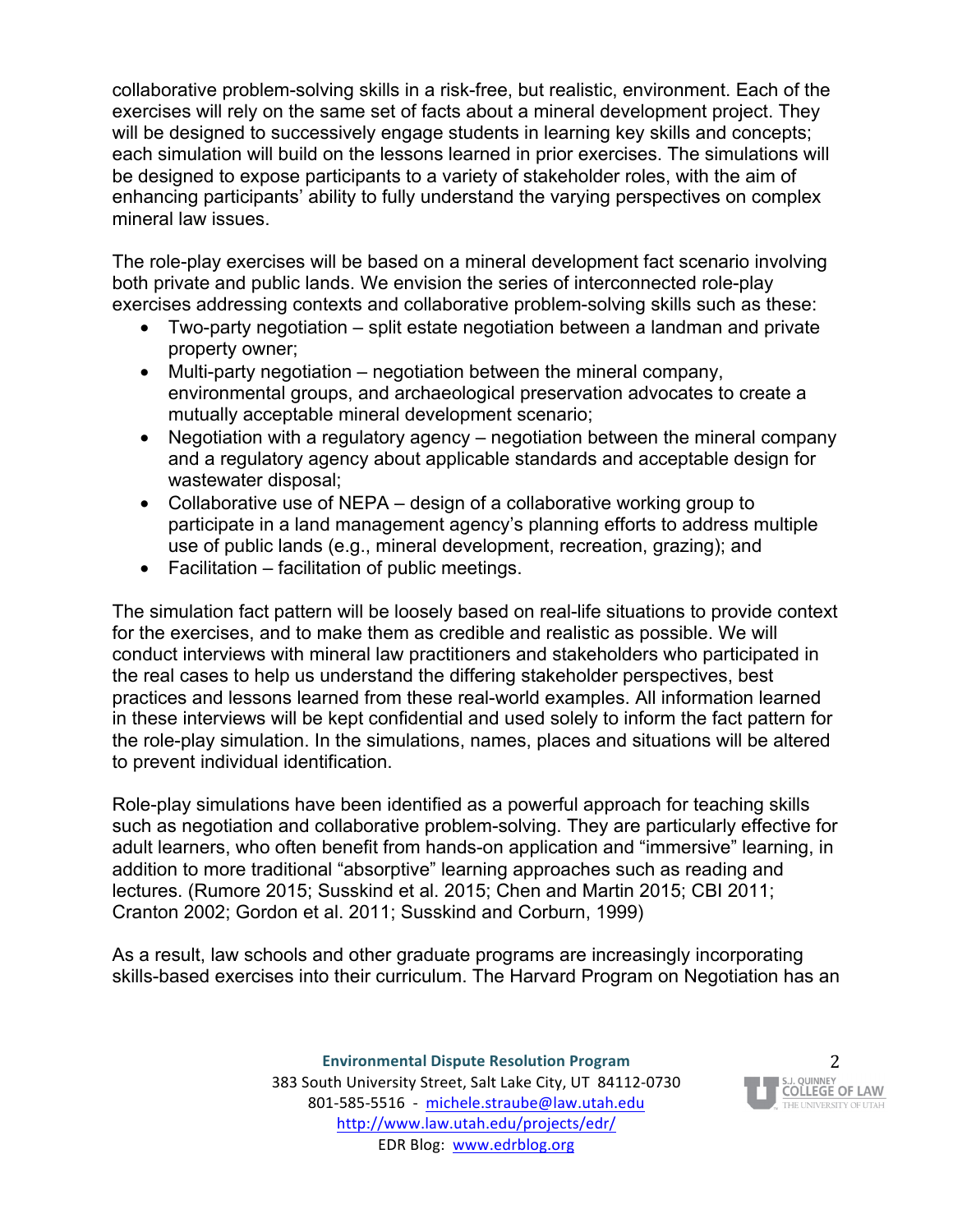extensive collection of role-play simulations that address specific negotiation techniques or challenges. Faculty and workshop leaders who want to incorporate this type of applied learning into their curriculum need to use a different role-play exercise with a new set of facts for each type of skill or technique. Similarly, the fact patterns in many of the existing role-plays are not specifically tailored to the unique issues and challenges faced by mineral law practitioners, particularly here in the Mountain West. This proposed project seeks to fill that gap.

The series of role-play simulation exercises developed through this proposed project will be available for use by a wide audience. The EDR Program plans to pilot the exercises in our 2017 *Short Course on Effective Natural Resources Collaboration* (offered to a cross-section of stakeholders, as described more fully below), and use them as we offer the *Short Course* annually thereafter. Ms. Straube will use the exercises in the *Environmental Conflict Resolution* course she offers at the College of Law, and Dr. Rumore will use them in the *Negotiation and Dispute Resolution in the Public Sector*  course she teaches to planning, environmental humanities and real estate development graduate students through the Department of City and Metropolitan Planning. We will also make the simulations available for free to other law and graduate school faculty around the country.

#### About Us

The [Environmental Dispute Resolution Program](http://www.law.utah.edu/projects/edr/) was established in 2012 to promote collaboration, mediation, and other alternative dispute resolution (ADR) processes as a means to address contemporary environmental conflicts. Focusing initially on environmental and natural resource conflicts in Utah, the EDR Program is building capacity for expanded and improved collaboration and mediation, while also documenting the extensive collaboration efforts already occurring in Utah and the Mountain West.

The program's approach redefines the meaning of "ADR." Usually thought of as an alternative to litigation, the EDR Program uses the term "ADR" to mean Additional Dialogue Required – using mediation and other collaborative processes to create an opportunity for dialogue, mutual understanding, and respect in environmental and natural resource conflicts. This approach builds long-term relationships, which in turn produce enduring and creative on-the-ground results.

The EDR Program is staffed by two full-time ADR professionals: [Michele Straube,](https://faculty.utah.edu/u0168267-MICHELE_MARGARET_STRAUBE/biography/index.hml) J.D., has over 35 years of experience in environmental and natural resource issues, the last 20 of which have been focused exclusively on designing and facilitating collaborative problem-solving processes; [Danya Rumore](https://faculty.utah.edu/u6000993-DANYA_LEE_RUMORE/biography/index.hml), Ph.D., specializes in helping stakeholders and communities collaboratively address their science-intensive environmental issues

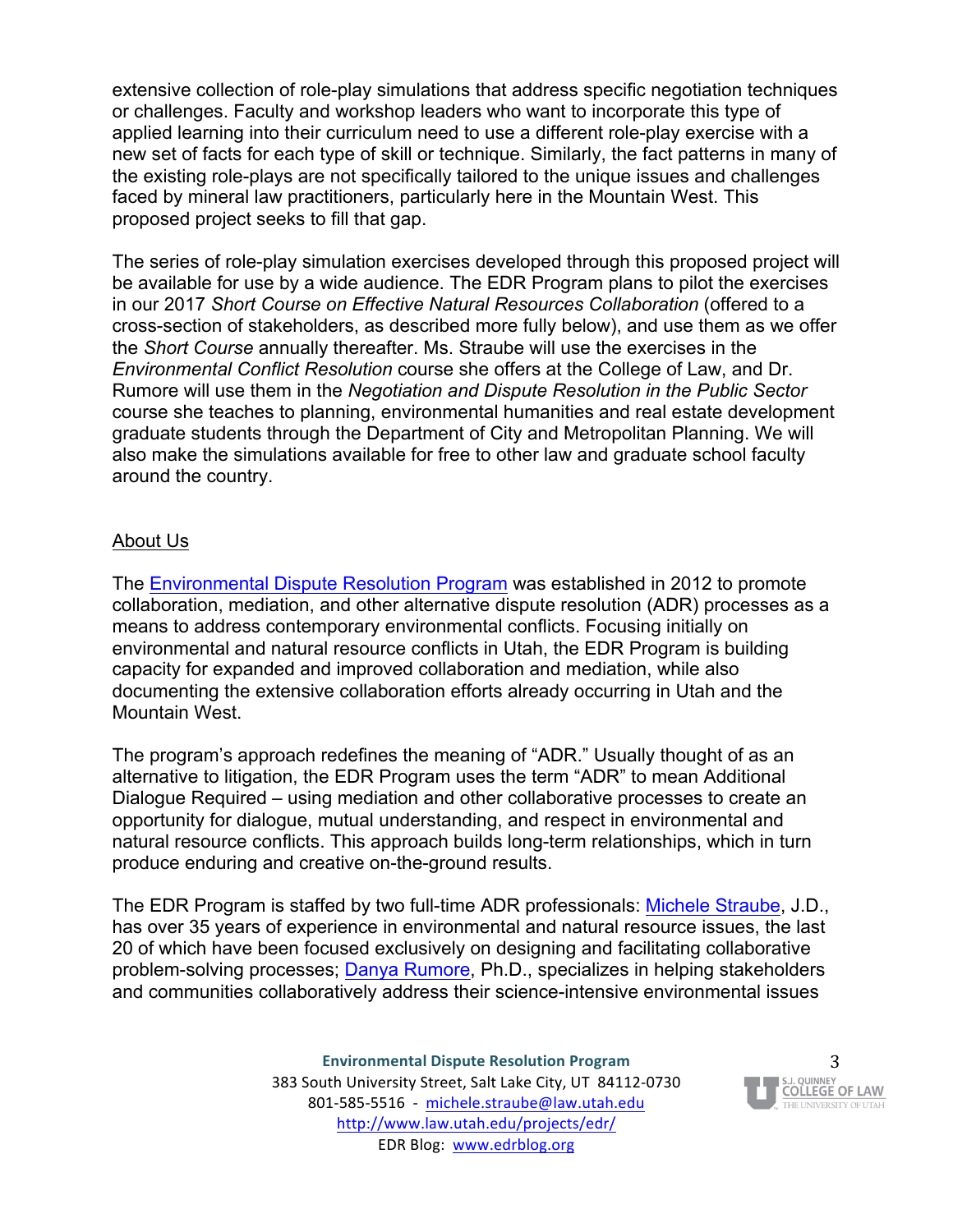through education and engagement, capacity building, and process design. The EDR Program staff work with interested students from various departments across campus (currently including law, planning, and environmental humanities) to conduct research and analysis, develop public education materials, and provide process design, facilitation and mediation services.

The EDR Program has developed university-level curriculum to provide students at the University of Utah essential negotiation and conflict management skills, as well as opportunities to practice environmental dispute resolution and collaborative problemsolving techniques. Two courses are offered at the law school in alternate years. *Environmental Conflict Resolution* (offered in even years) allows law students to receive skills credit by participating in realistic simulations and writing a conflict assessment for a real-life environmental or natural resource issue. *Conflict Management* (offered in odd years) provides a broad overview of conflict prevention, conflict management, and dispute resolution methods, and also allows law students to earn skills credit. The *Negotiation and Dispute Resolution in the Public Sector* course, taught through the Department of City and Metropolitan Planning, teaches planning and public policy students the skills of mutual gains negotiation, collaborative problem solving, and facilitation. All three courses rely heavily on role-play simulations – ones created by Ms. Straube or Dr. Rumore, and ones created by other institutions.

One of the EDR Program's signature capacity-building projects is the three-part *[Utah](http://www.law.utah.edu/projects/edr/ut-program-on-collaboration/)  [Program on Collaboration](http://www.law.utah.edu/projects/edr/ut-program-on-collaboration/)*. The *Program* kicked off with a one-day *Forum on Collaboration* held on November 19, 2015. The *Forum* provided an opportunity for state and federal decision-makers to learn from each other by sharing their experiences and challenges with collaborative problem-solving on environmental and natural resource (ENR) issues. Almost 40 high-level representatives from 25 state and federal agencies participated in the *Forum*, with many providing sponsorship funding. The *Forum* provided participants with [tools needed](https://app.box.com/s/w71nayu8mcmqgdsnmyskni7hmx9rrxtx) to identify opportunities for collaboration, implement best practices, and evaluate the effectiveness of collaborative processes.

Building on the momentum started by the *Forum on Collaboration*, the EDR Program will host quarterly *Dialogues on Collaboration* to provide a broad cross-section of ENR stakeholders opportunities for networking, education and training, and ongoing sharing of collaboration best practices and lessons learned. Topics for the first *Dialogue* will be drawn from the *Forum* discussions.

The EDR Program will be hosting a *[Short Course on Effective Natural Resources](https://app.box.com/s/1b4qm2ueiml2ct7fl8aohv5a1ziick2e) [Collaboration](https://app.box.com/s/1b4qm2ueiml2ct7fl8aohv5a1ziick2e)*, consisting of six 1.5-day sessions held at the University of Utah, starting June 16-17, 2016. This *Short Course* will teach mid- and upper-level professionals and other individuals working on ENR issues in Utah the "art and science" of collaborative problem-solving through lectures, case studies, peer-to-peer sharing, discussion, and